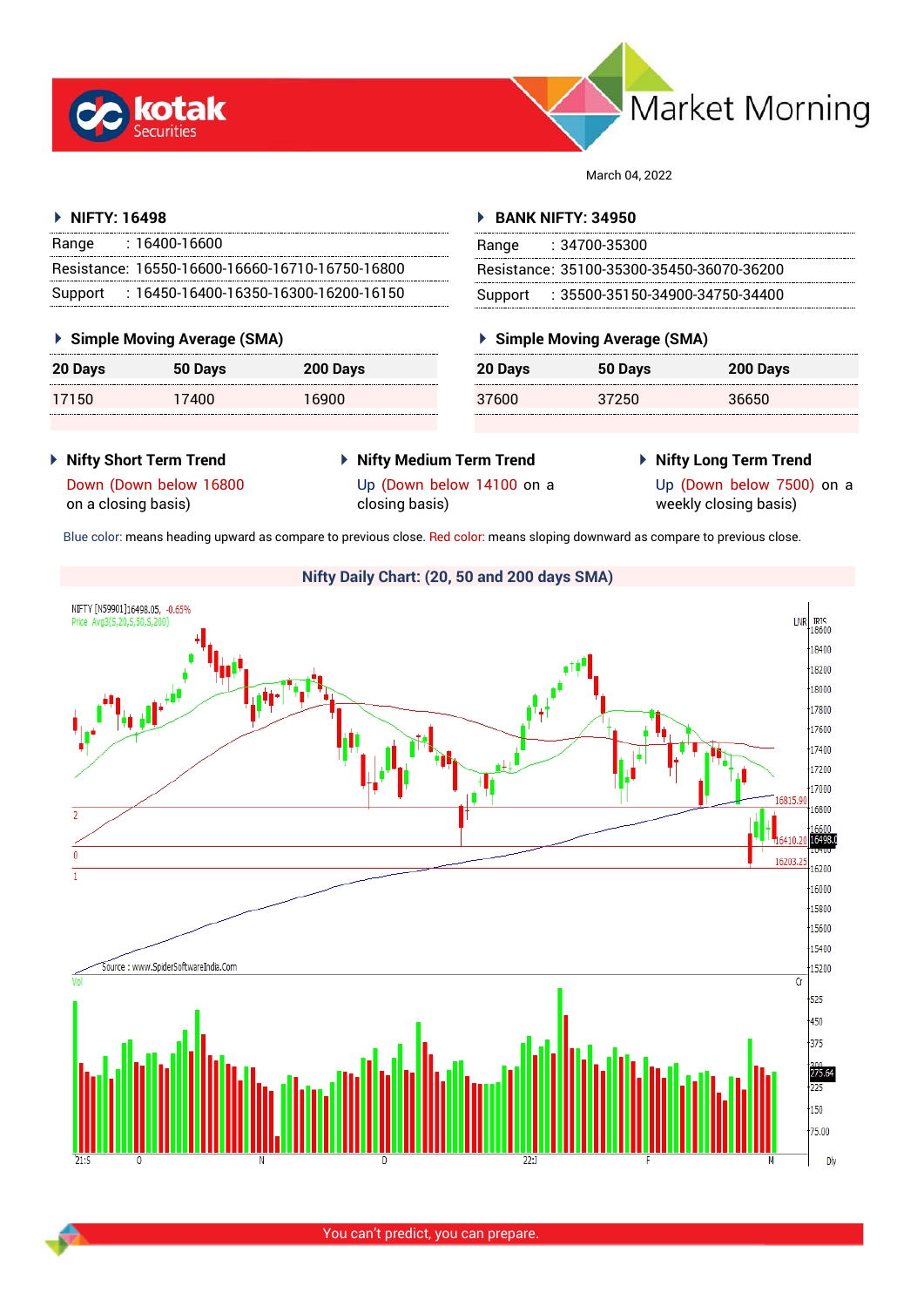### **Market Analysis**

contracts. However, the selling intensity is decreasing over the past few days and 16450-16400/55000/54800 is **Nifty/Sensex Daily View:** The market closed in negative territory on the day of the weekly expiration of FNO again emerging as key support for the market. In the last downtrend, the market found strong support at 16400/55000, which bounced the market back to 18350/61500. In short, the 16400/55000 level has great relevance and as long as the market stays above it, we can see market volatility between 16800/56500 and 16400/55000. The market is going to face many uncertain events in the near future and based on that we have to keep in mind that the upside is limited but the downside is still open. The levels of 16300 and 16200 will be the next support zone for Nifty and closing of the Nifty below the level of 16150 will invite more worry as in that case Nifty may drop to the level of 15850 as well. Buying and selling are advisable on the reversal formation.

## **RATING SCALE (PRIVATE CLIENT GROUP)**

| <b>BUY</b>      | -                 | A condition that indicates a good time to buy a stock. The exact circumstances of the signal will be determined by the indicator that an<br>analyst is using.  |
|-----------------|-------------------|----------------------------------------------------------------------------------------------------------------------------------------------------------------|
| SELL            | -                 | A condition that indicates a good time to sell a stock. The exact circumstances of the signal will be determined by the indicator that an<br>analyst is using. |
| Stop Loss Order | $\qquad \qquad -$ | An instruction to the broker to buy or sell stock when it trades beyond a specified price. They serve to either protect your profits or<br>limit your losses.  |

### **FUNDAMENTAL RESEARCH TEAM (PRIVATE CLIENT GROUP)**

Head of Research Auto & Auto Ancillary Transportation, Paints, FMCG Banking & Finance [shrikant.chouhan@kotak.com](mailto:shrikant.chouhan@kotak.com) arun.agarwal@kotak.com agarwal.amit@kotak.com Hemali.Dhame@kotak.com

**Jatin Damania Purvi Shah Rini Mehta K. Kathirvelu** Metals & Mining, Midcap Pharmaceuticals Research Associate Support Executive jatin.damania@kotak.com [purvi.shah@kotak.com](mailto:purvi.shah@kotak.com) rini.mehta@kotak.com [k.kathirvelu@kotak.com](mailto:k.kathirvelu@kotak.com) +91 22 6218 6440 +91 22 6218 6432 +91 80801 97299 +91 22 6218 6427

Oil and Gas, Information Tech Construction, Capital Goods & Midcaps sumit.pokharna@kotak.com pankajr.kumar@kotak.com +91 22 6218 6438 +91 22 6218 6434

+91 22 6218 5408 +91 22 6218 6443 +91 22 6218 6439 +91 22 6218 6433

# **Sumit Pokharna** Pankaj Kumar

**Shrikant Chouhan Arun Agarwal Amit Agarwal, CFA Hemali Dhame**

### **TECHNICAL RESEARCH TEAM (PRIVATE CLIENT GROUP)**

**Shrikant Chouhan Amol Athawale Sayed Haider**

[shrikant.chouhan@kotak.com](mailto:shrikant.chouhan@kotak.com) [amol.athawale@kotak.com](mailto:amol.athawale@kotak.com) Research Associate +91 22 6218 5408 +91 20 6620 3350 [sayed.haider@kotak.com](mailto:sayed.haider@kotak.com)

+91 22 62185498

### **DERIVATIVES RESEARCH TEAM (PRIVATE CLIENT GROUP)**

+91 22 6218 5497 +91 33 6615 6273

**Sahaj Agrawal Prashanth Lalu Prasenjit Biswas, CMT, CFTe** [sahaj.agrawal@kotak.com](mailto:sahaj.agrawal@kotak.com) [prashanth.lalu@kotak.com](mailto:prashanth.lalu@kotak.com) [prasenjit.biswas@kotak.com](mailto:prasenjit.biswas@kotak.com)